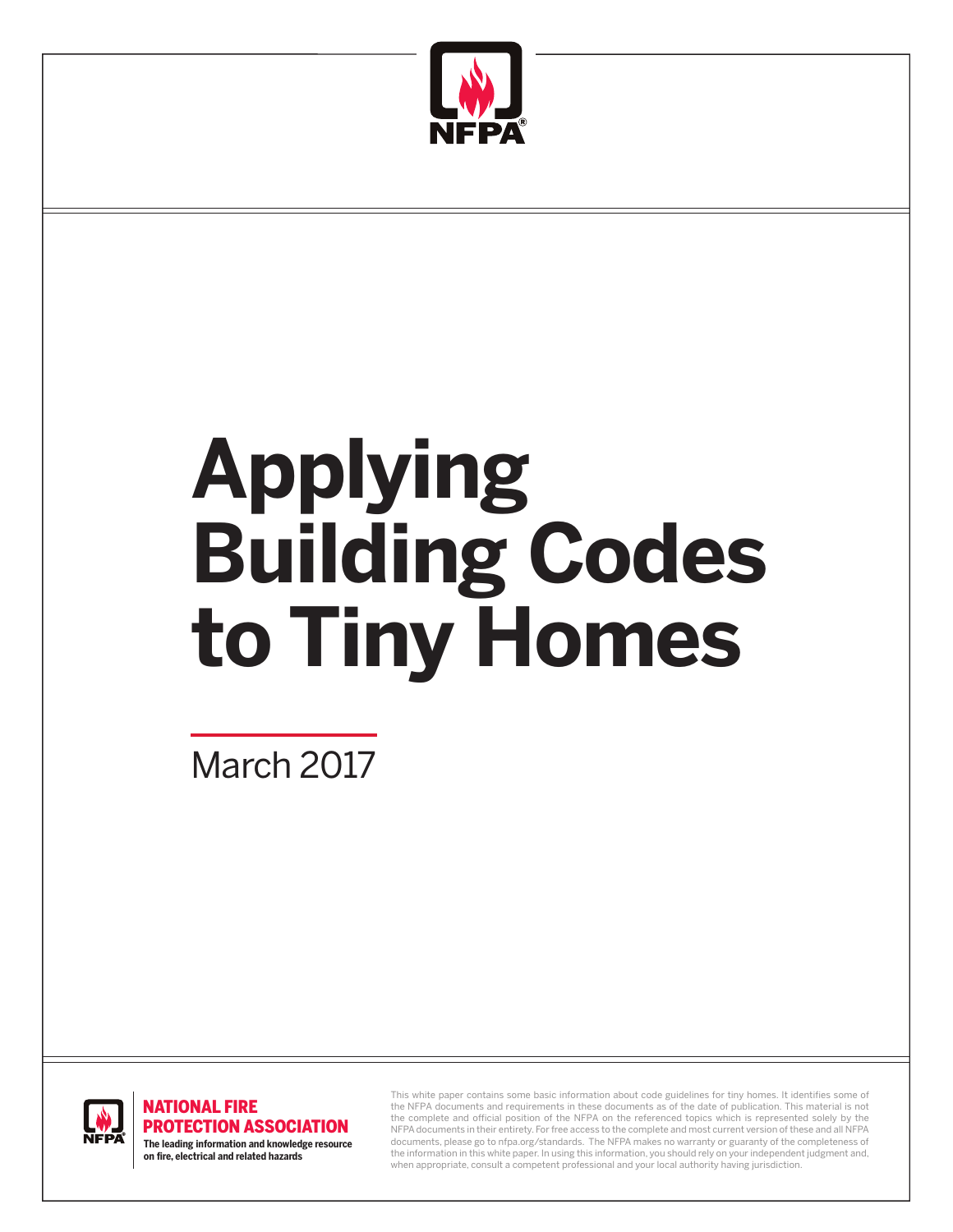# ABSTRACT

Tiny homes are a popular trend in housing. Some people view them as a counterculture movement; to others they are a necessity for reduced living costs, especially in expensive real estate markets. Tiny homes have also been suggested as an affordable means to house the homeless.

Clearly, this trend for tiny homes is on the rise. Tiny homes are showing up within cities and towns on parking lots and yards. Empty lots are turning into tiny home developments. But with this new movement come questions regarding the applicability of building codes to these unique dwellings.

Do the provisions that apply to traditional dwellings also apply to the particular characteristics of tiny homes? A case could be made that due to their small size, compliance with a building code can be challenging.

This paper, Applying Building Codes to Tiny Homes, has been developed by the Building Code Development Committee (BCDC) of the National Fire Protection Association (NFPA) to assist understanding the expectation of code enforcement practices on the construction or setting-in-place of tiny homes.

# AUTHORS

Development of Applying Building Codes to Tiny Homes took place as an activity of the Building Code Development Committee (BCDC). Members of the BCDC identified the need for the report and worked collaboratively with peers to develop a draft through a task group. Ultimate review and input was provided and approved unanimously by the full BCDC in December 2016.

## IMPORTANT DISCLAIMERS

Publication of this white paper is for the purpose of circulating information and opinion among those concerned with fire, electrical, and life safety and related subjects. While every effort has been made to achieve a work of high quality, neither NFPA® nor the contributors to this publication guarantee or warrantee the accuracy or completeness of or assume any liability in connection with the information and opinions contained in this publication. The content, opinions, and conclusions contained in this report are solely those of the authors and do not necessarily represent the view of the NFPA. The NFPA and the contributors shall in no event be liable for any personal injury, property or other damages of any nature whatsoever, whether special, indirect, consequential or compensatory, directly or indirectly resulting from the publication of, use of, or reliance on this publication or its contents.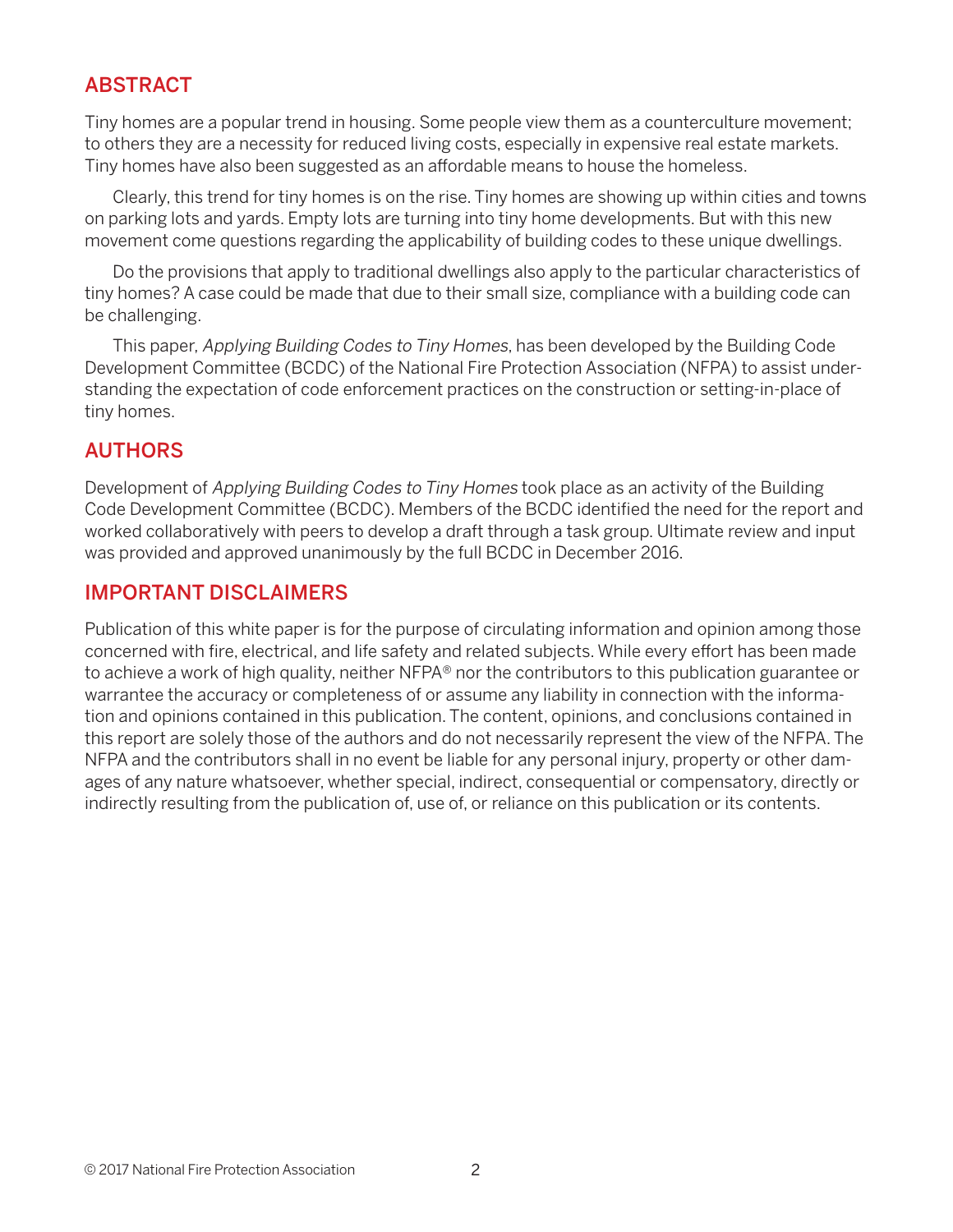### Building Code Development Committee

(\* denotes Task Group member)

Jim Muir, Chair\* Chief Building Official Building Safety Division Clark County, Washington

Matt Bailey

Building Official City of Lowell, Arkansas

#### Rick Breezee

Building Official Metropolitan Airports Commission Minneapolis, Minnesota

#### Sal DiCristina, Co-Chair

Construction Code Official Rutgers University New Brunswick, New Jersey

#### Mark Joiner

Administrator Louisiana Uniform Construction Code Council Baton Rouge, Louisiana

#### Robert Kelly\*

Manager Department of Permitting Services Montgomery County, Maryland

#### Medard Kopczynski, CBO

City Manager City of Keene, New Hampshire

#### Jon Laux

Building Official Building Department Twin Falls, Idaho

#### Jim Sayers\*

Commercial Plans Examiner Clackamas County Oregon City, Oregon

#### Steve Stokes

Chief Building Official County of Amador Jackson, California

### Brian Wert

Building Official Village of Baldwin, Wisconsin

#### Jerry Wooldridge\*

Manager, Building and Safety Reedy Creek Improvement District Lake Buena Vista, Florida

NFPA Staff Liaison: Raymond B. Bizal, P.E.

Senior Regional Director National Fire Protection Association Huntington Beach, California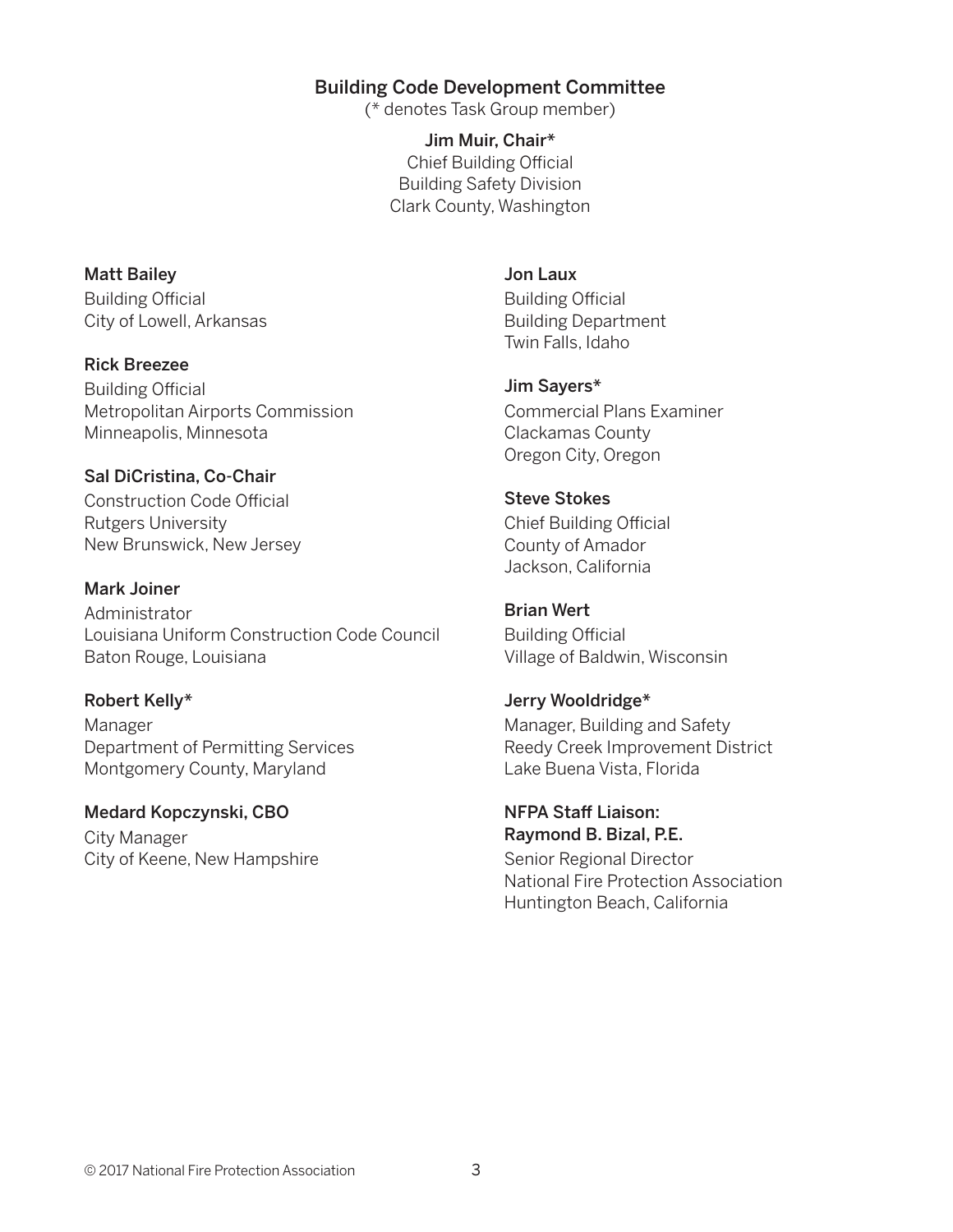## INTRODUCTION

For the most part, a tiny home is just that  $-$  it is a single family dwelling on a very small scale. The tiny home community often states that the size of a tiny home is 400 square feet or less. But this threshold is subjective. There is no formal definition for tiny homes in nationally recognized building codes.

Tiny homes are dwellings. A dwelling is considered by building codes to be used as a nontransient occupancy for the purposes of living, which includes sleeping and cooking. Dwellings are not for transient use, where occupants unfamiliar with the building will stay temporarily, such as a hotel room.

Dwellings are therefore generally subjected to the same building code regulations as any other home unless specifically exempted. Those working to enforce code provisions on tiny homes may have difficulties because the nature of tiny homes introduces features that challenge conventional code requirements.

This Applying Building Codes to Tiny Homes has been developed by the Building Code Development Committee (BCDC) of the National Fire Protection Association (NFPA) to assist in understanding the expectation of code enforcement practices on the construction or setting-in-place of tiny homes.

## SCOPE OF BUILDING CODES

Codes are adopted and enforced by jurisdictions to provide a minimum level of safety to protect building occupants and property. Their intent is to minimize dangers to life and property. These regulations protect against many risks associated with the purpose and use of buildings. The safety goal of building codes is to reduce the probability of injury or death from fire, structural failure, and building use.

Codes that regulate building construction are often referred to as construction codes or building codes. These codes don't only address the architectural features of buildings, they also address the systems associated with buildings such as the mechanical, electrical, and plumbing systems. As such, the terms building code and construction code may also include mechanical codes, electrical codes, and plumbing codes. Building codes may also be referred to as residential codes when they are applied to residential occupancies.

This guide does not address compliance with zoning codes. Zoning regulations may address many issues that could affect the placement or use of a tiny home. This could include lot size, sewage, water, and electrical requirements.

Tiny homes are built in different ways, and it is important to identify which types of tiny homes fall within the scope and application of building codes.

Types of tiny homes include the following:

- Recreational vehicles
- • Manufactured homes
- Modular dwellings
- Site-built dwellings

Regulations for each of these four types may vary from state to state and from jurisdiction to jurisdiction. Generally, building codes will apply only to tiny homes in the form of modular dwellings and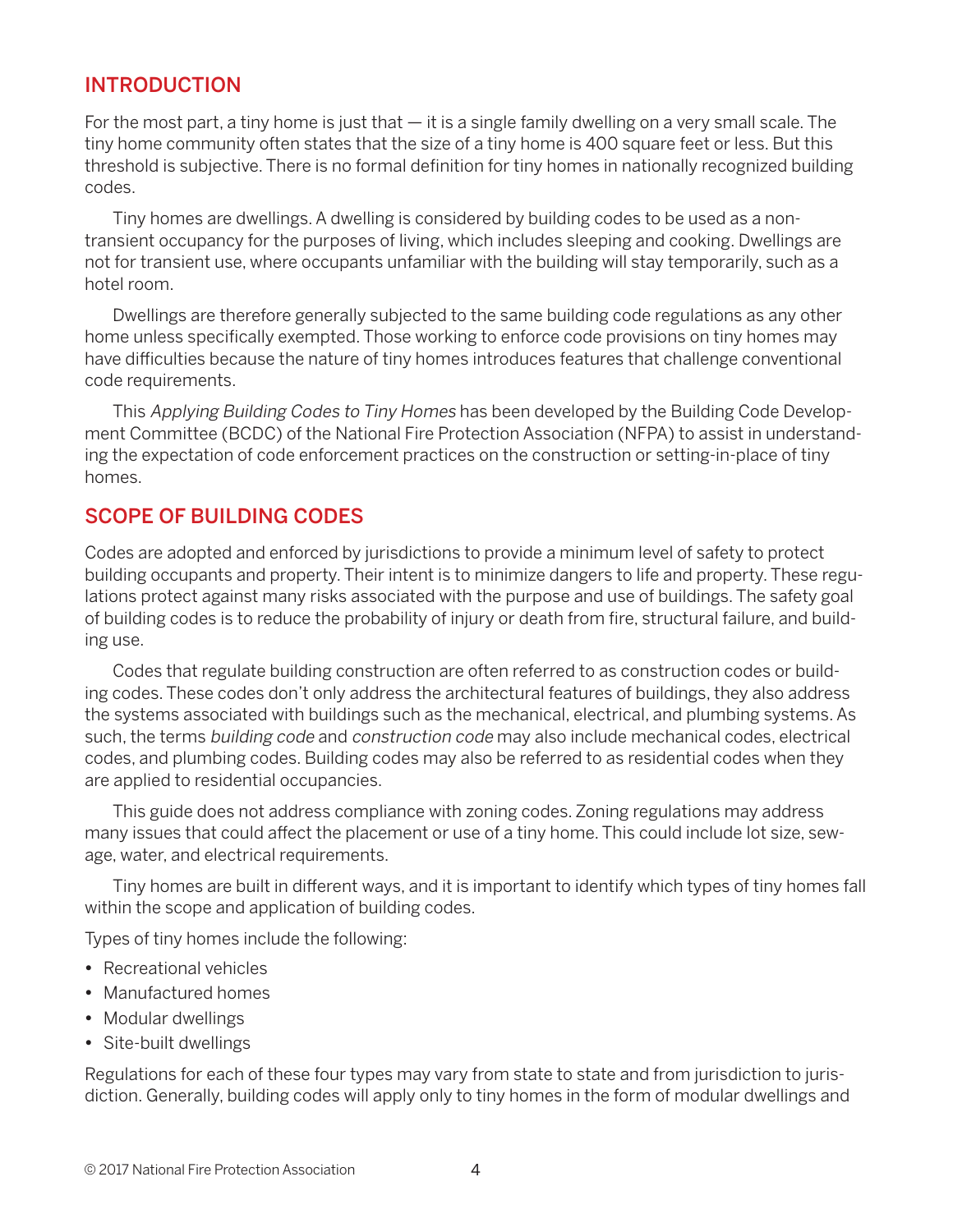site-built dwellings. Those taking the form of recreational vehicles and manufactured homes are not regulated by building codes but are under the regulation of other codes and standards.

For the purposes of these guidelines, a tiny home is intended for permanent and non-transitory occupancy or residency. Also for the purposes of these guidelines, tiny homes are not attached to multiple units and would not be configured or used as a bunkhouse.

#### Recreational Vehicles

Tiny homes that can be set on a permanent trailer chassis with wheels are often referred to as tiny homes on wheels (THOW). Remaining in a mobile-ready state, they do not fall within the scope of building codes. They may fall within the scope of other laws or regulations, such as NFPA 1192, Standard on Recreational Vehicles, as well as rules established by the state Division of Motor Vehicles.

There is one issue when following regulations for recreational vehicles (RVs). The U.S. Department of Housing and Urban Development (HUD) requires RVs to be only "temporary living quarters," and tiny homes often are intended to be permanent homes. Regardless, tiny homes taking this form are not regulated by building codes. As RVs, they more likely must comply with other state or federal regulations.

#### Manufactured Homes

Manufactured dwellings or manufactured homes are pre-manufactured at an off-site location, such as a factory or shop, and then relocated to a permanent site. These are historically referred to as mobile homes and in some cases park models.

"Park model" is a vehicular-type unit that has a floor area of 400 square feet or less and meets the American National Standards Institute (ANSI) recreational standard A119.5, Park Model Recreational Vehicle Standard. Park models are primarily designed for permanent or semi-permanent installation and are used as residences. Some suggest that a park model may not be used for permanent occupancy and may be intended for recreational or seasonal use.

Whether a manufactured home, mobile home, or park model, it will have a label from HUD affixed to it at the factory identifying that it meets HUD regulations.

Manufactured homes are usually installed on a chassis. This allows them to be transported by truck to a site where they are placed permanently or semi-permanently to a foundation. The wheels may be removed and generally the home is rendered non-transitory. In fact, the home may be set on a foundation. Regardless, the chassis will remain with the structure, which will have a label identifying the HUD standard to which it was built.

In this form, manufactured homes are not regulated by building codes but are predominantly regulated by HUD requirements. NFPA 501, Standard on Manufactured Housing, and NFPA 225, Model Manufactured Home Installation Standard, may be adopted and enforced at the state or local level, and other state and local regulations may also apply. Note that current HUD requirements are based on NFPA 501, but HUD has substantially revised the NFPA provisions.

#### Modular Dwellings

Modular dwellings are built in whole or in part at a factory, and then taken to a site for installation. These types of dwellings are not built or labeled to the HUD standards for manufactured homes nor labeled as such. Modular dwellings are regulated by building codes.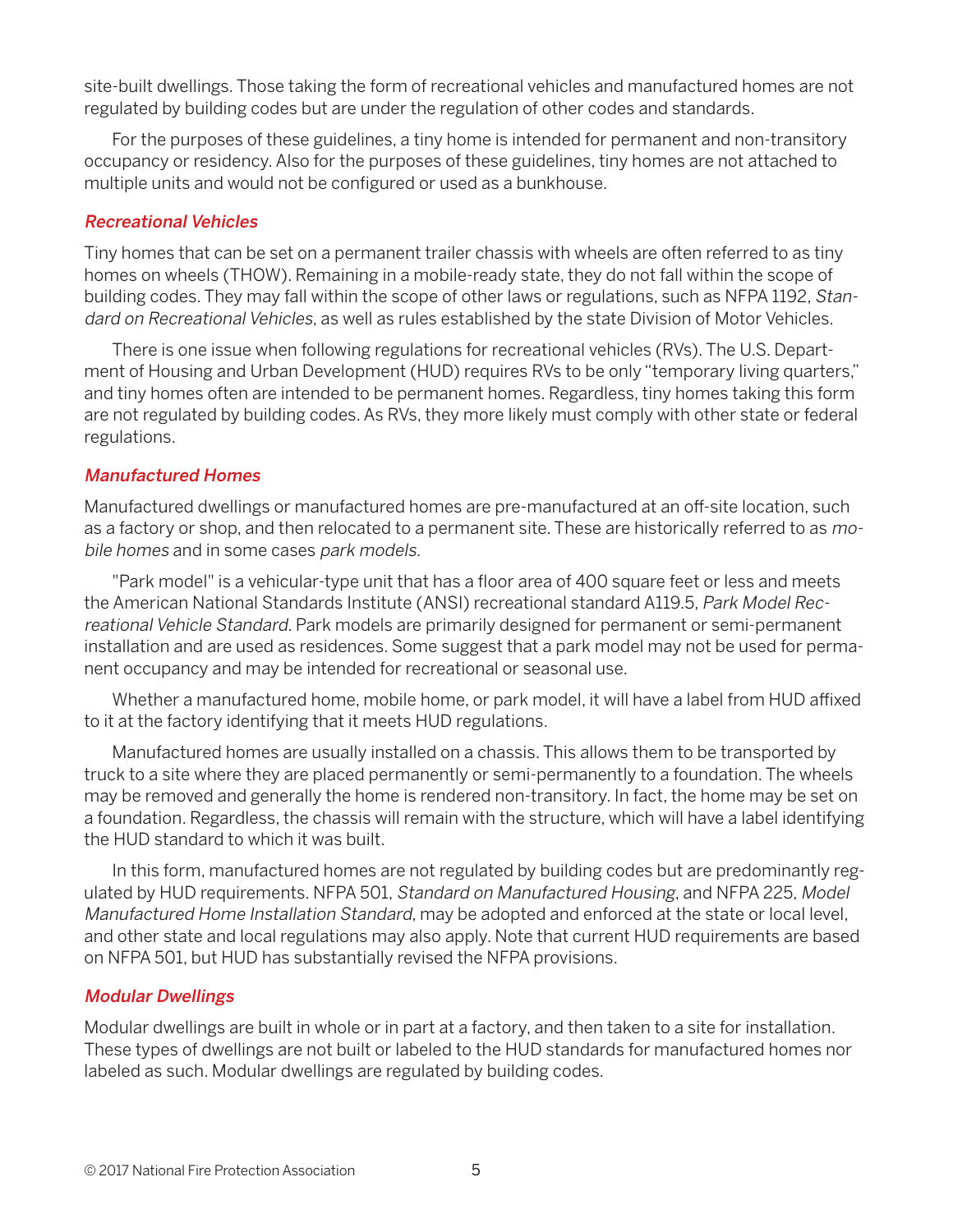#### Site-Built Dwellings

Site-built dwellings are structures that are used as buildings. In general, a structure is something that is built or constructed (see NFPA 5000,® Building Construction and Safety Code,® Section 3.3.628, and IRC Section 202). A building is a structure that is used or intended for supporting or sheltering a use or occupancy (see NFPA 5000 Section 3.3.67, and IRC Section 202).

If a tiny home is a building used for occupancy that meets these definitions and is excluded by being considered an RV, manufactured home, mobile home, or park model, then the building code applies.

The guidelines in this publication are intend to provide insight on regulatory issues from a building code perspective. They will identify provisions in building codes that are intended to apply to sitebuilt single family dwellings.

## CODE APPLICATION

There are two nationally recognized, voluntary building construction codes promulgated in the United States that regulate the construction of single-family dwellings: NFPA 5000, Building Construction and Safety Code, promulgated by the National Fire Protection Association (NFPA), and the International Building Code (IBC) promulgated by the International Code Council (ICC). Generally, the IBC establishes regulations for homes in the International Residential Code (IRC). Provisions from these documents will be cited from their 2015 editions.

NFPA 101, Life Safety Code, correlates closely with NFPA 5000, and many of these issues are also regulated by NFPA 101. The corresponding sections from the Life Safety Code are not cited in this document.

Currently, these building codes do not have an authoritative definition of tiny home for purposes of regulation. This is likely because there are no provisions or exceptions specifically for tiny homes in these nationally recognized codes. Further, it does not appear that the term tiny home is used in either the NFPA or ICC codes. Therefore, the definition of the term tiny home as it relates to NFPA 5000 or the IRC does not have an impact on the enforcement of the code provisions. This would change if specific provisions are introduced to the codes.

Codes make accommodations for special situations because of the impracticality of applying certain requirements. For example, there are specific places where ladders are allowed as a means of egress. However, these accommodations usually consider their impact on life safety and may include trade-offs.

Additionally, both national building codes do not allow code requirements to be waived. NFPA 5000 Section 1.5 allows equivalencies to be used when it is not possible to meet the requirements of the code when using the prescribed code provisions. It also allows for the design and construction of homes to follow a performance-based approach, as outlined in NFPA 5000 Chapter 5. IRC Section R104.11 allows for the use of alternate materials and methods of construction when the prescribed provisions of the code cannot be met, as well as allowing for a performance-based approach.

Enforcement of the construction codes also depends on any amendments or ordinances that are developed by the adopting jurisdiction. These may be present, and if so, may vary. It is important to know what, if any, local building codes and ordinances may also apply.

Both nationally recognized codes indicate that they apply to buildings that are built in, or moved into, the enforcing jurisdiction as outlined in NFPA 5000 Section 1.3.1 and IRC Section R101.2.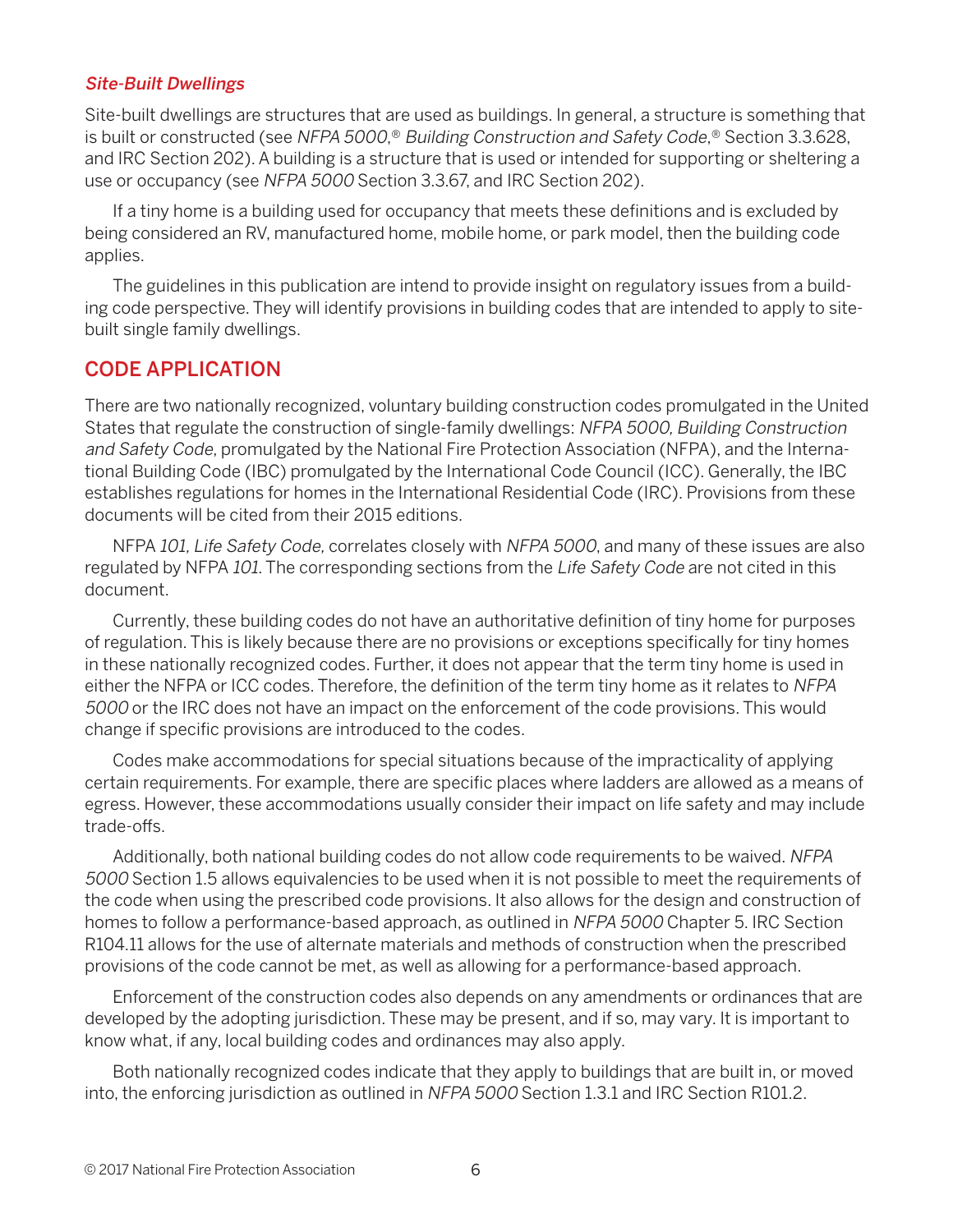Building codes require that a building be classified with an occupancy. See NFPA 5000 Section 1.7.6.2.1 and IBC Section 302.1. Tiny homes are separate buildings intended for non-transient living purposes. The occupancy that building codes establish for an occupancy for residential living is a dwelling unit: in NFPA 5000 the occupancy is a one- and two-family dwelling; in the IBC/IRC it is an R-3 occupancy.

Tiny homes are single-family dwellings, and under this occupancy description the building code will regulate them. A dwelling is defined as a building provided with permanent provisions for sleeping, cooking, eating, living, and sanitation.

Tiny homes are not accessory structures, as considered by building codes. Accessory structures is a term used in building codes to refer to structures accessory and incidental to a building on the same lot. This means that an accessory structure is not for primary use. A dwelling, no matter what the size, is a primary use and a permanent, habitable occupancy. Accessory structures would more commonly be a shed or detached garage.

Following are building code–related issues that may affect the design and construction of tiny homes. This is not intended to be a complete code analysis. These are the general requirements that have the greatest effect, and these citations do not necessarily reflect all the exceptions, allowances, and trade-offs established by the codes.

#### Room Size and Dimension

Requirements for minimum room sizes and dimensions are established in both codes. These include minimum sizes for habitable rooms, minimum horizontal dimensions in rooms, and other dimensional requirements. Note that the codes do not require a dwelling to have multiple rooms.

NFPA 5000 49.5.2.1 and IRC Section R304.2 set a minimum horizontal dimension of 7 feet for habitable rooms. The IRC provision is for one dimension, but for NFPA 5000 this applies to all dimensions, which ultimately sets a minimum room size of 49 square feet. IRC Section R304.1 establishes that habitable rooms have a minimum area of 70 square feet.

Bathrooms are not habitable rooms, but there are established dimensional requirements that may affect a tiny home. Codes generally require a clearance of 15 inches from the center of a toilet to any obstruction. They also require 24 inches in front of a toilet. Also, shower basins are required to be a minimum of 30 inches by 30 inches. See IRC Section P2708.

Currently, the codes do not exclude tiny homes from these requirements. These provisions should not adversely affect the design or code compliance of tiny homes.

#### Mezzanines/Lofts

Many tiny homes contain lofts that are used for different purposes, often sleeping. Logic suggests that these are lofts, yet the codes do not address the functionality of these spaces.

Codes recognize elevated areas that are not separate stories within a room as mezzanines. NFPA 5000 Section 3.3.417 defines a mezzanine as an intermediate level between the floor and ceiling. NFPA 5000 Section 8.13.2 limits the aggregate area of mezzanines within a room, except for those in special-purpose industrial occupancies, to less than one-third the open area of the room. IRC Section R325 indicates that a mezzanine is allowed where the height above and below the mezzanine floor is 7 feet and the aggregate area is not more than one-third the area of the room. For both codes, mezzanines must be open to the floor below and require means of egress to comply with stair requirements.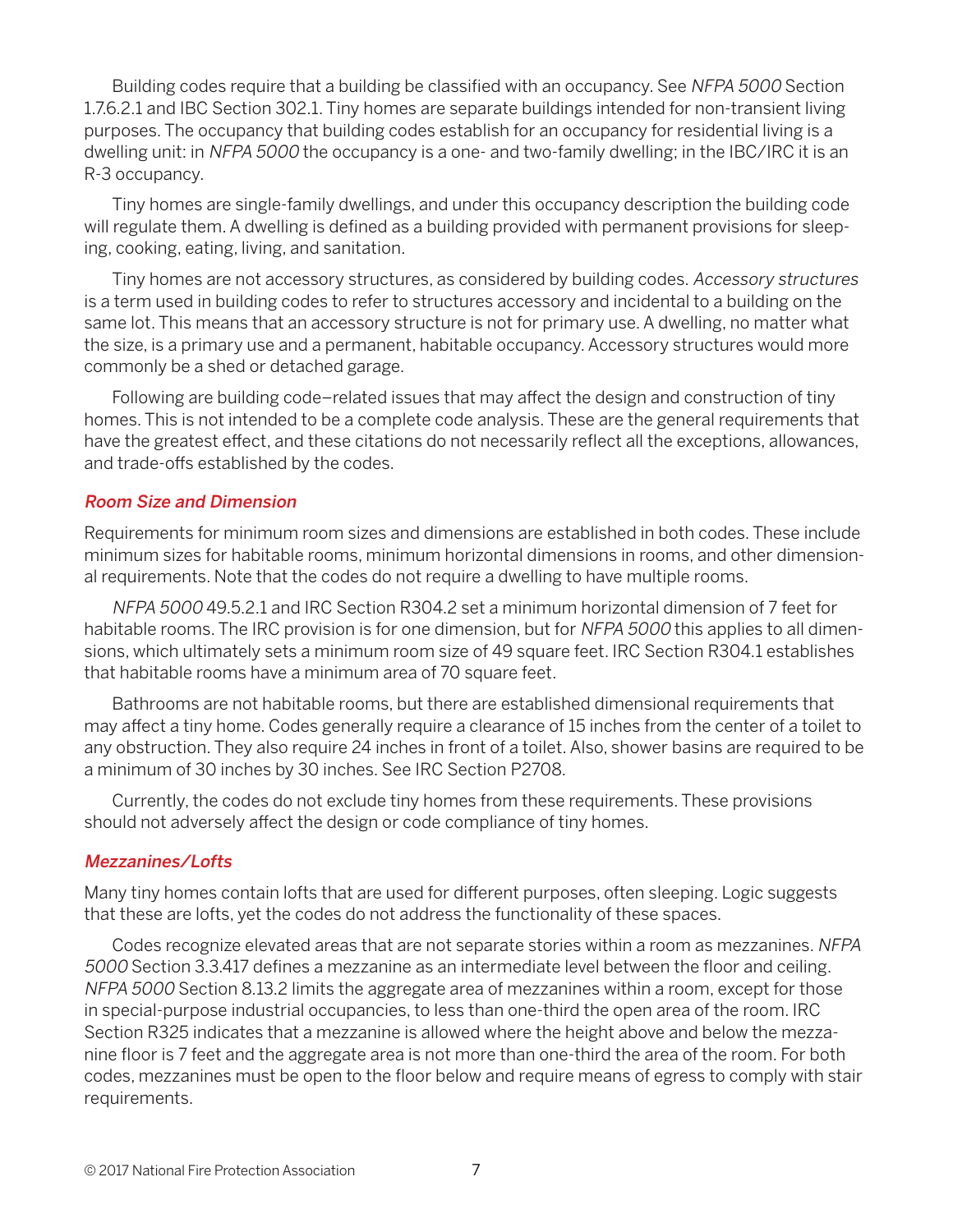The dimensional requirements could make compliance with the IRC mezzanine provisions difficult within tiny homes.

Though undefined in the building codes, lofts typically are considered spaces open to the floor below that do not comply with headroom or egress requirements because they more nearly resemble a storage shelf. As such, they are not a habitable or occupiable space and do not need to comply with headroom and egress requirements.

However, many tiny homes use a loft space for sleeping, which implies it is habitable. This use does not appear to be allowed in the current codes unless the spaces are provided with headroom and egress requirements. Thus, habitable loft areas within a room must meet the requirements of a mezzanine.

In a tiny home with a proposed raised sleeping area, the best approach to allow its use may be to request from the authority having jurisdiction (AHJ) an equivalent alternative per Section 1.5 of NFPA 5000 or an alternate design in accordance with IRC Section R104.11. The request could identify the intended use for sleeping, the specific limited area/clearances, access, and the intent to permanently install what would otherwise be considered a raised (bunk) bed. Applying these sections of the codes require approval by the AHJ.

#### Headroom

Both national codes establish minimum ceiling heights in habitable rooms. NFPA 5000 generally establishes this at 7 feet 6 inches in Section 49.5.2.2, and IRC establishes this at 7 feet in Section R305.1. This may vary for toilet rooms, bathrooms, and laundry rooms.

Both codes have similar allowances for room size calculations where sloping ceilings reduce the height to 5 feet, as well as other projections into the required ceiling height, such as furred ceilings, and beams.

Consideration has not yet been given to providing any exceptions specific to tiny homes. As indicated, there are exceptions for sloped ceilings, projections, and non-habitable rooms.

#### Means of Escape

Both codes require providing a primary and secondary means of escape. NFPA 5000 Section 22.2.2.1.1 requires sleeping rooms and living areas to have primary and secondary means of escape for dwellings. Section 22.2.2.1.2 of NFPA 5000 forgoes the need for secondary means of escape when the room has a door leading directly to the outside finished ground level or if fire sprinklers are provided.

IRC Section R310.1 requires an emergency escape and rescue opening in sleeping rooms that leads directly to the outside. Additionally IRC Section R311 requires a primary means of egress in accordance with Section R311. There are some trade-offs for this provision, based on dimensions and geometry, but no exceptions.

In most cases, the sleeping room in a tiny home is the main room of the house, and the main door serves as the primary means of escape. Where a separate sleeping room is created, a secondary means of escape is required, as noted above.

NFPA 5000 Section 22.2.2.2 does not require the primary door to be a side-hinged door. However, IRC Section R311.2 requires the primary means of escape to be a side-hinged door. Thus, a sliding door may be nonconforming where the IRC is enforced.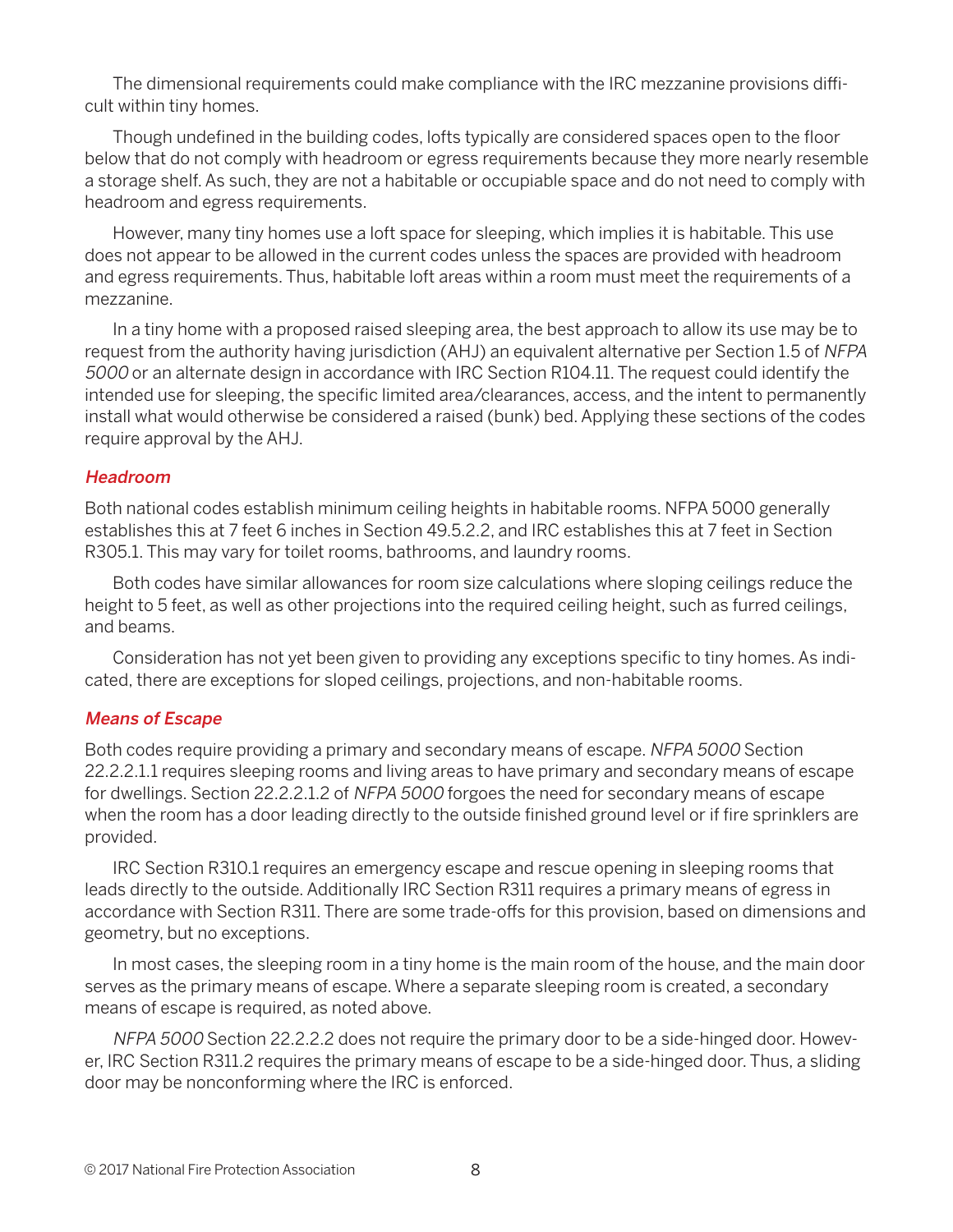### Egress Width

The primary means of escape is required to be at least 32 inches wide by NFPA 5000 Section 22.2.2.1.2 and IRC Section R311.2. Both codes establish some exceptions in very specific cases, but they are not related to tiny homes.

This clear width is also required for accessibility purposes. Exit width does not seem to impact the design of tiny homes, as this is usually the width of the door on the exterior wall. The 32-inch clear opening dimension should be easily achievable for tiny homes.

## **STAIRS**

Second stories must be provided with means of egress. The most traditional means of egress is a stairway. National building codes maintain specific requirements for stair geometry and minimum widths.

The required geometry may limit traditional stairways from being inside a tiny home, but stairways may be located outside as well. NFPA 5000 Table 11.2.2.2.1 calls for a maximum rise of 7 inches and a minimum run of 11 inches; IRC Section R311.7.5 requires a maximum rise of 7¾ inch and a minimum run of 10 inches. Minimum stairway widths are 36 inches (see NFPA 5000 Section 11.2.2.2.1.1, and IRC Section R311.7.1). NFPA 5000 Table 11.2.2.2.1 and IRC Section R311.7.2 require stairways to have a minimum headroom of at least 6 feet 8 inches.

NFPA 5000 Section 11.2.2.3.1 and IRC Section R311.5.1 require all stairs serving as required means of egress to be fixed construction. This would prohibit the use of movable stairs to access a second story.

NFPA 5000 Section 11.2.2.2.3.1 and IRC Section R311.7.10.1 allow the use of spiral or circular stairs as the primary means of egress from a second story. The maximum rise for spiral stairs serving an occupant load of three or fewer in NFPA 5000 Section 11.2.2.2.3.3 is 9½ inches IRC Section R311.7.10.1 requires this maximum rise despite occupant load. NFPA 5000 Section 11.2.2.2.3.3 and IRC Section R311.7.10.1 require a 7½-inch minimum run at 12 inches from the narrower edge. Once again stairs are allowed to be inside or outside.

Access to loft areas as noted above should be considered as an alternate means or method of construction.

## AUTOMATIC FIRE SPRINKLERS

NFPA 5000 Section 22.3.5.1 and IRC Section 313.2 require automatic fire sprinkler systems to be installed in all new one- and two-family dwellings. Note that the fire sprinkler standards referenced allow for multi-purpose systems, where sprinklers are integral to the standard plumbing system.

Since plumbing is required for dwelling units, providing fire sprinklers should not be difficult to include within tiny homes.

## SMOKE ALARMS

NFPA 5000 Section 22.3.4.1 and IRC Section R314.3 both require smoke alarms to be provided within dwellings. Both codes reference NFPA 72, National Fire Alarm and Signaling Code, for their installation. The location requirements for smoke alarms are specific, and exceptions within NFPA 72 are intended to address small dwellings.